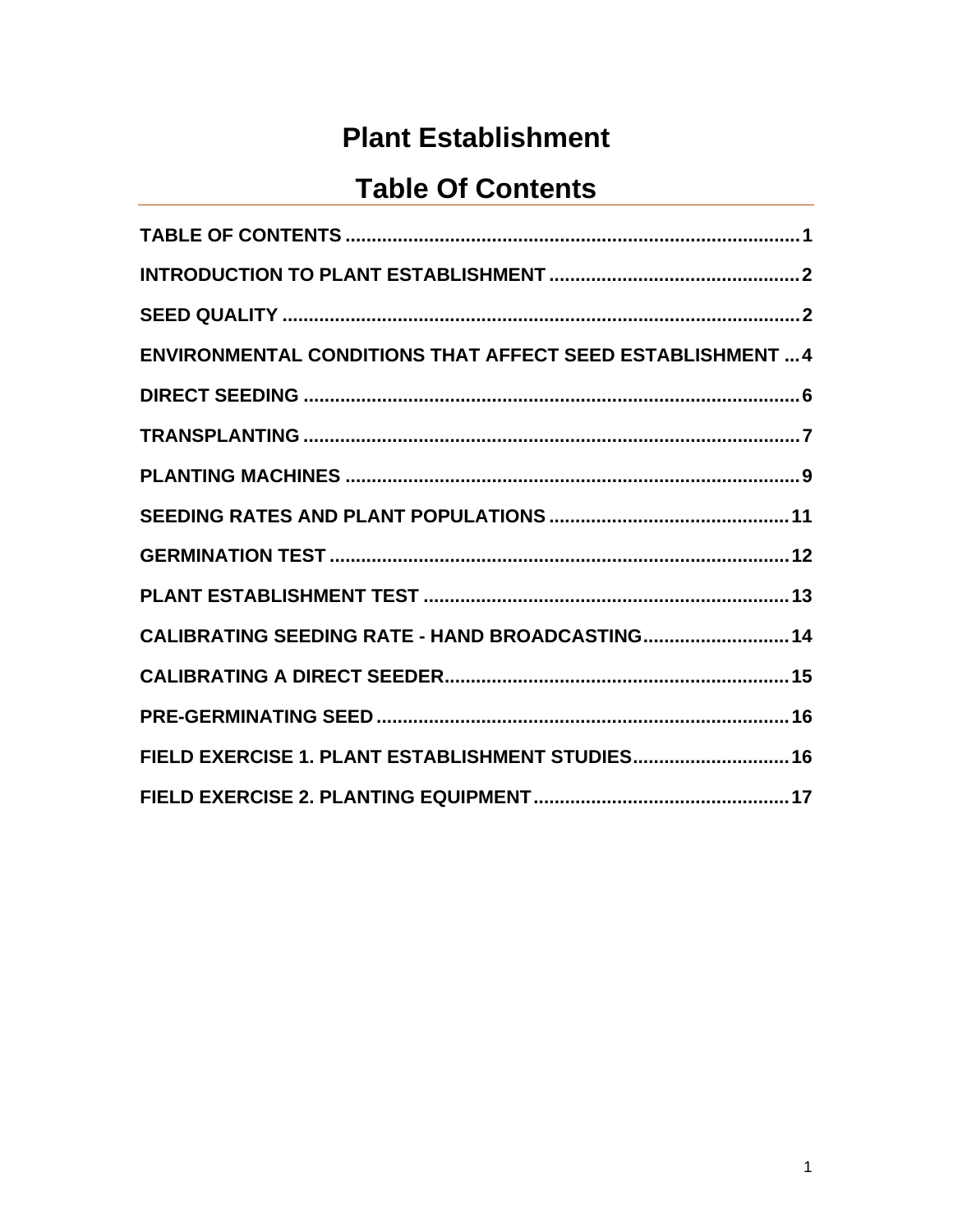## <span id="page-1-0"></span>**Introduction to plant establishment**

Rate of plant establishment is affected by three factors: quality of seed, environment in which seed is placed, and manner in which seed is metered and delivered. Number of plants established and seedling vigor will affect competitiveness of the crop against weeds, and ultimately determine final yield potential.



# **Seed quality**

Seed quality is the summation of all attributes that contribute to seed performance. Seeds of high quality are true to variety, and have high percentages for vigor and germination. The main criteria for describing seed quality include purity, percentage of seeds that germinate, and vigor with which they germinate.

Purity refers to genetic or varietal purity. It is also a measure of the degree to which seed is free of seeds from weeds (other crops or species) and inert material (stones, dirt, or twigs). Purity is expressed on a percentage basis by weight.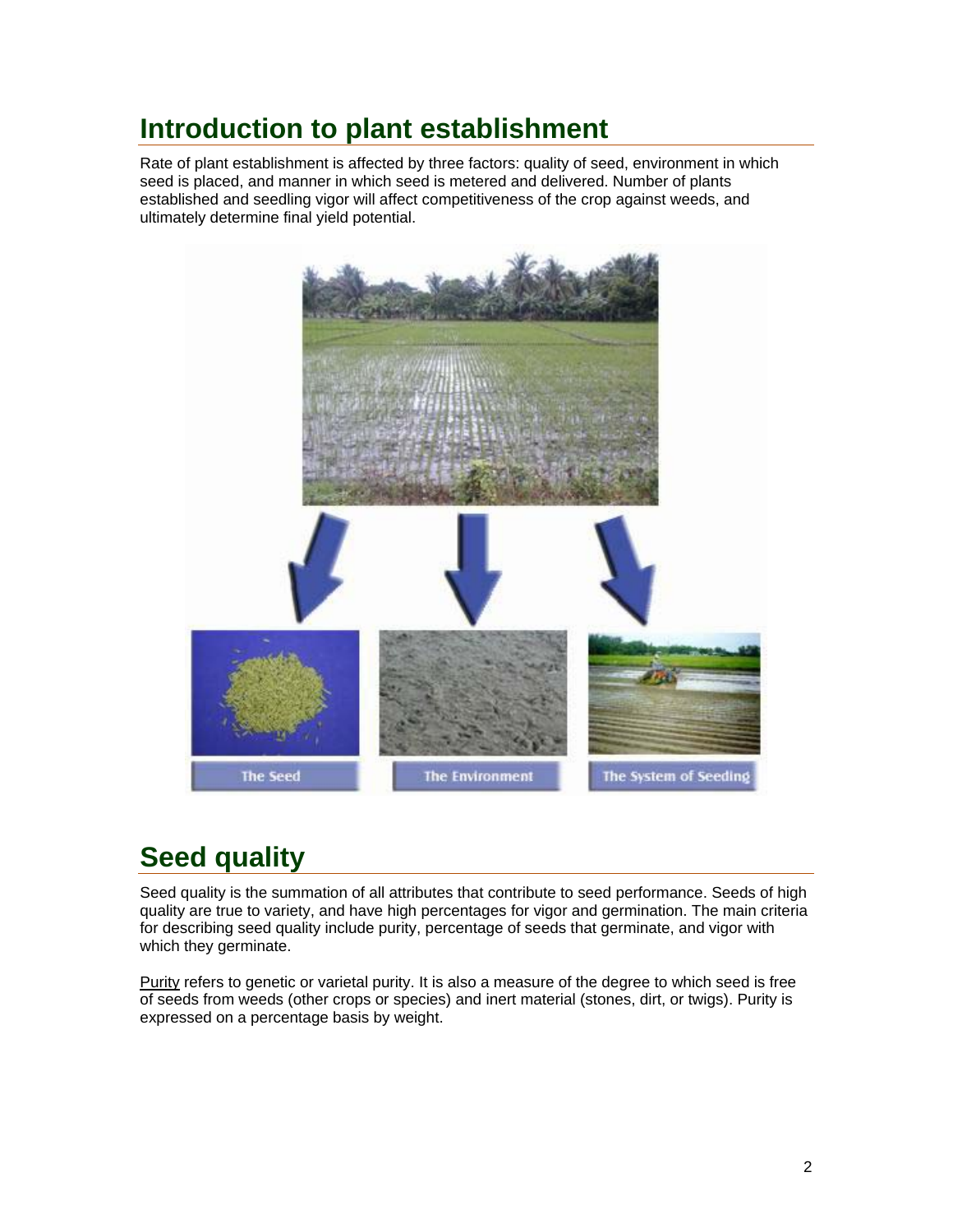

Germination percentage expresses the proportion of the total number of seeds that are alive. It is determined through controlled tests and actual counts of the number of seeds that germinate.

Seed vigor is an important factor that may explain the causes of poor seedling establishment. Seeds low in vigor generally produce weak seedlings that are susceptible to environmental stresses. Seeds high in vigor generally provide for early and uniform stands that give seedlings a competitive advantage against environmental stresses.



The seedling

Seed size and plumpness and/or fullness indicate that the seed has potential to produce vigorous seedlings under favorable conditions.

Seed health. High quality seeds should be free from seed borne disease, weed seeds, and other extraneous matter. They should also be free from various types of mechanical injury that reduce germination and seedling vigor.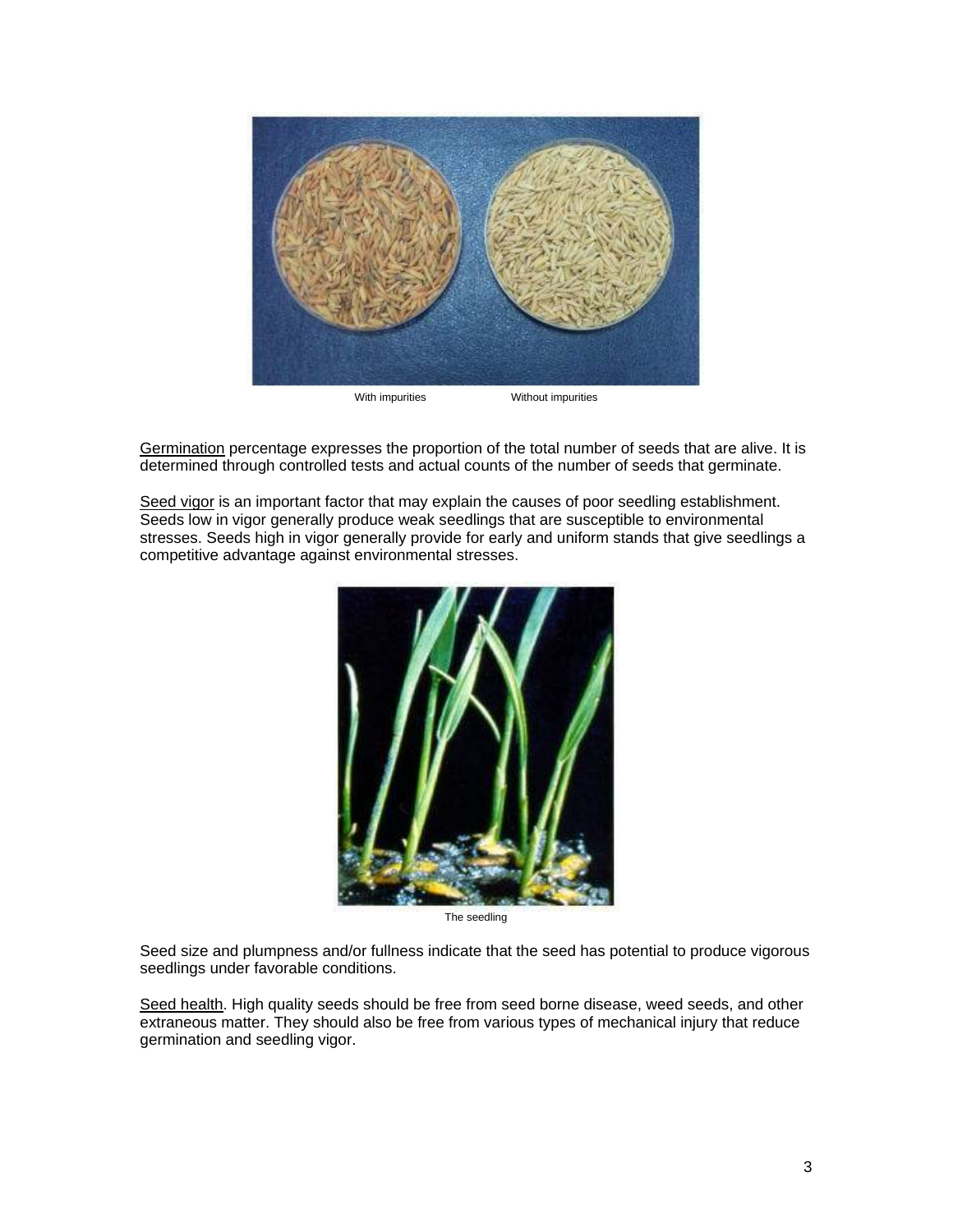<span id="page-3-0"></span>

Quality seeds

### **Environmental conditions that affect seed establishment**

To start growing, a seedling

- absorbs moisture from its surrounding environment
- establishes a root system in a moist layer of soil
- has its shoots and leaves break out above the soil surface.

Several environmental conditions affect a seedling's capacity to do this:

- contact between the seed and soil water
- depth at which seed is placed
- number of pests present.

#### Seed soil contact

To begin the germination process, the seed absorbs a certain amount of moisture from its surroundings. In a dry seed bed, absorption occurs after distribution through the seed being in contact with moist soil or being submerged in water. For seeds to make good contact with the soil, soil peds (clods) need to be similar in size to the seed and actually make physical contact with the seed. Seed soaking or seed priming prior to planting expedites the absorption process and is often used to increase the rate of plant establishment.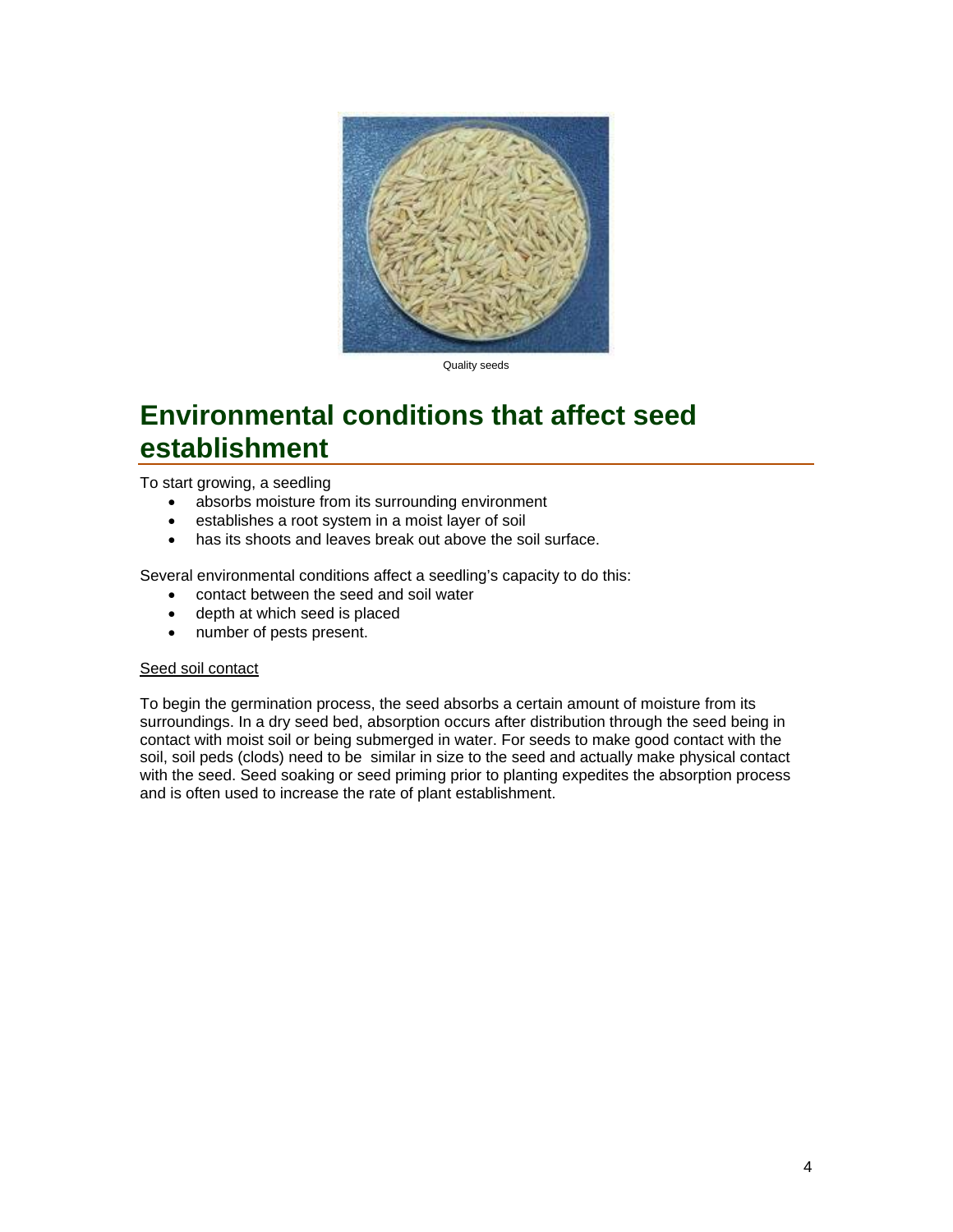

Soil size

#### **Seed placement**

Rice seeds must be placed close to the soil surface. When dry seeding into heavier clay soils, place seeds within 10 to 15 mm of the surface. If seeds are placed at depths greater than this, surface sealing will restrict the number of shoots that emerge and increase the time to emergence. When wet seeding, seeds should not sink below the puddled surface. Where possible the water is allowed to partially clear before seeding. This may require waiting for up to 48 hours after puddling.

#### Soil insects and disease

Plant establishment can be slowed down by the following soil borne insects: nematodes, crickets and wireworms. Some of these problems are alleviated by cultural controls: crop rotation, trap crops, and bare fallowing. Seed dressing protects the seed from insects that directly attack the seed. For stem and root protection, it is necessary to use the appropriate pesticide through surface application or soil fumigation.

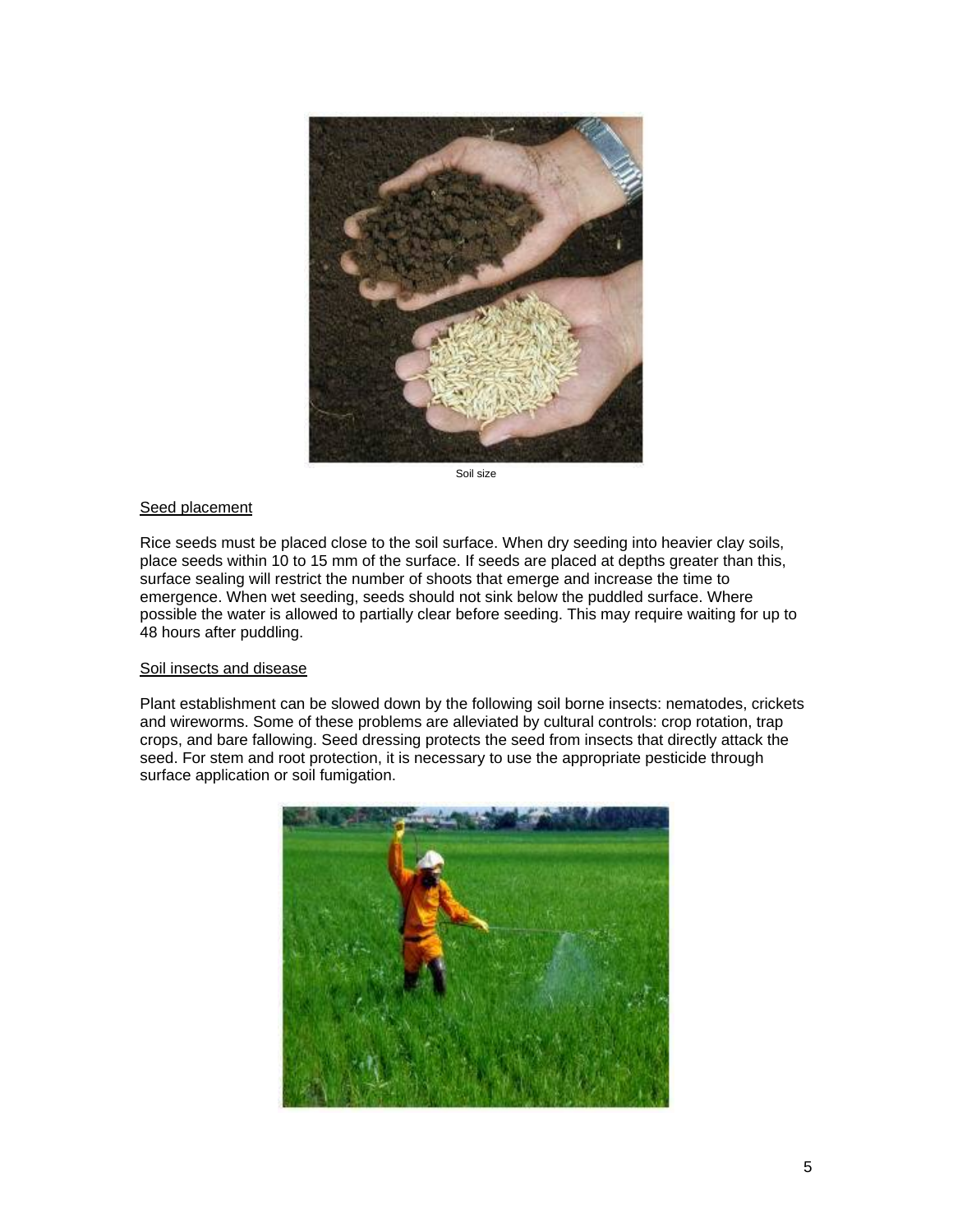#### Pesticide Application

#### <span id="page-5-0"></span>Planting Techniques

The most suitable planting technique depends on locality, soil type, and crop ecosystem. Crops can be direct seeded or transplanted. Similarly transplanted crops can be established manually or by machine. Direct seeded crops tend to mature faster than transplanted crops but have more competition from weeds.



Direct Seeded Crop Transplanted Crop

## **Direct seeding**

Direct seeded crops can be established using dry seed or pre-germinated seed and seedlings. They are broadcast by hand or planted by machine.

#### Dry seeding

In rainfed and deepwater ecosystems, dry seed is manually broadcast onto the soil surface and then incorporated either by ploughing or by harrowing while the soil is still dry. Care is taken not to incorporate the seed too deeply into clay soils or where surface sealing is a problem.

In some deepwater rice areas, the seed is not incorporated after broadcasting. Germination occurs following rain or floods. To achieve an acceptable level of establishment, the farmer allows for the following factors: seed quality, soil tilth, amount of seed incorporation, and expected availability of water.

The target number of plants to be established ranges from 100 to 150 plants per m2. To meet this target, seeding rates vary between 80 and 250 kg per ha. Some plant rearrangement (transplanting) is normally undertaken within the field after establishment, to even up plant stands. Broadcasting is a very efficient way of reducing labor requirements; normally one or two people can plant one hectare per day.

#### Pre-germinated seed and seedlings

In irrigated areas, seed is normally pre-germinated prior to broadcasting. Seedlings can be broadcast onto recently drained, well-puddled seedbeds or into pre-standing water in the fields. If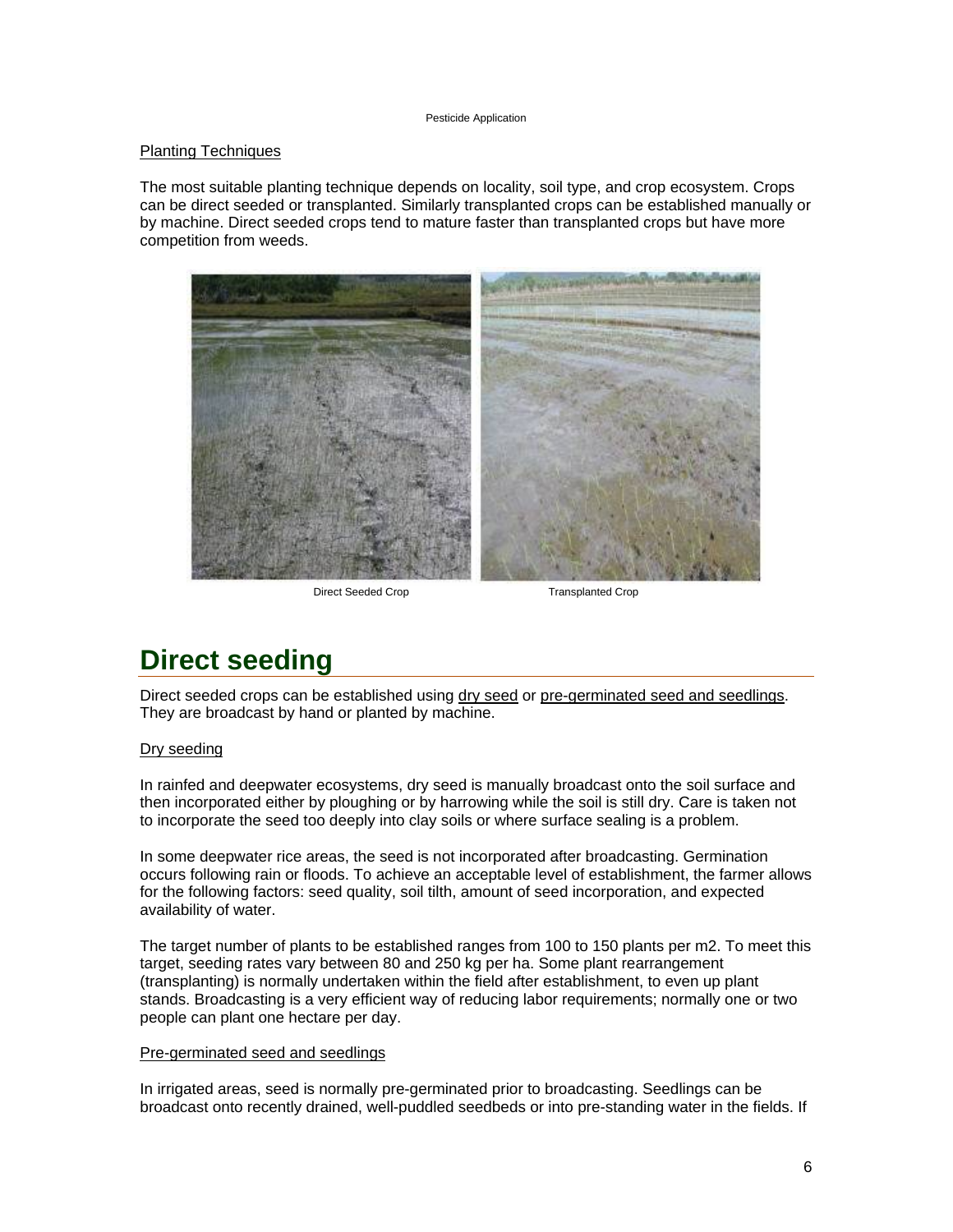<span id="page-6-0"></span>water in the fields is muddy following the last working, the field is allowed to dry for a time period of at least 24 hrs (preferably 48 hrs) before broadcasting commences. If water is drained from the fields after broadcasting, it is re-introduced 10 to 15 days after establishment. In some irrigation areas, seedlings are broadcast post-germination with seedlings 100 to 300 mm in length.



Direct Seeding

# **Transplanting**

Transplanting of rice seedlings into puddled fields is widely practiced in Asia, primarily as a means of weed control. Transplanting requires less seed but much more labor, and the crop takes longer to mature due to transplanting shock.

Seedling nurseries use 15 to 20 percent of the total farming area. In preparing the nursery seedbed, make sure the surface is level, free of weeds, and well drained. Some form of nitrogen and phosphate fertilizer is applied to the nursery. Seeds are pre-germinated and can be broadcast into either a flooded or wet soil surface in the nursery. Seeding rates vary from 500 to 800 kg per nursery hectare depending on locality, soil type, and seed quality

While the majority of rice fields in Asia are manually transplanted, China, Japan, and South Korea also use mechanical transplanters.



Prior to transplanting, seedlings are grown for varying lengths of time in the nursery. Local varieties are transplanted 40 to 80 days after establishment; improved varieties are transplanted within 20 days after establishment. Machine transplanted seedlings are transplanted 15 days after establishment

Seedlings are normally hand transplanted 20 cm apart, but this distance may be increased or decreased depending on soil fertility and water supply. The range is normally 15 to 30 cm. Most mechanical transplanters place seedlings in rows 30 cm apart with in-row spacing determined by forward speed.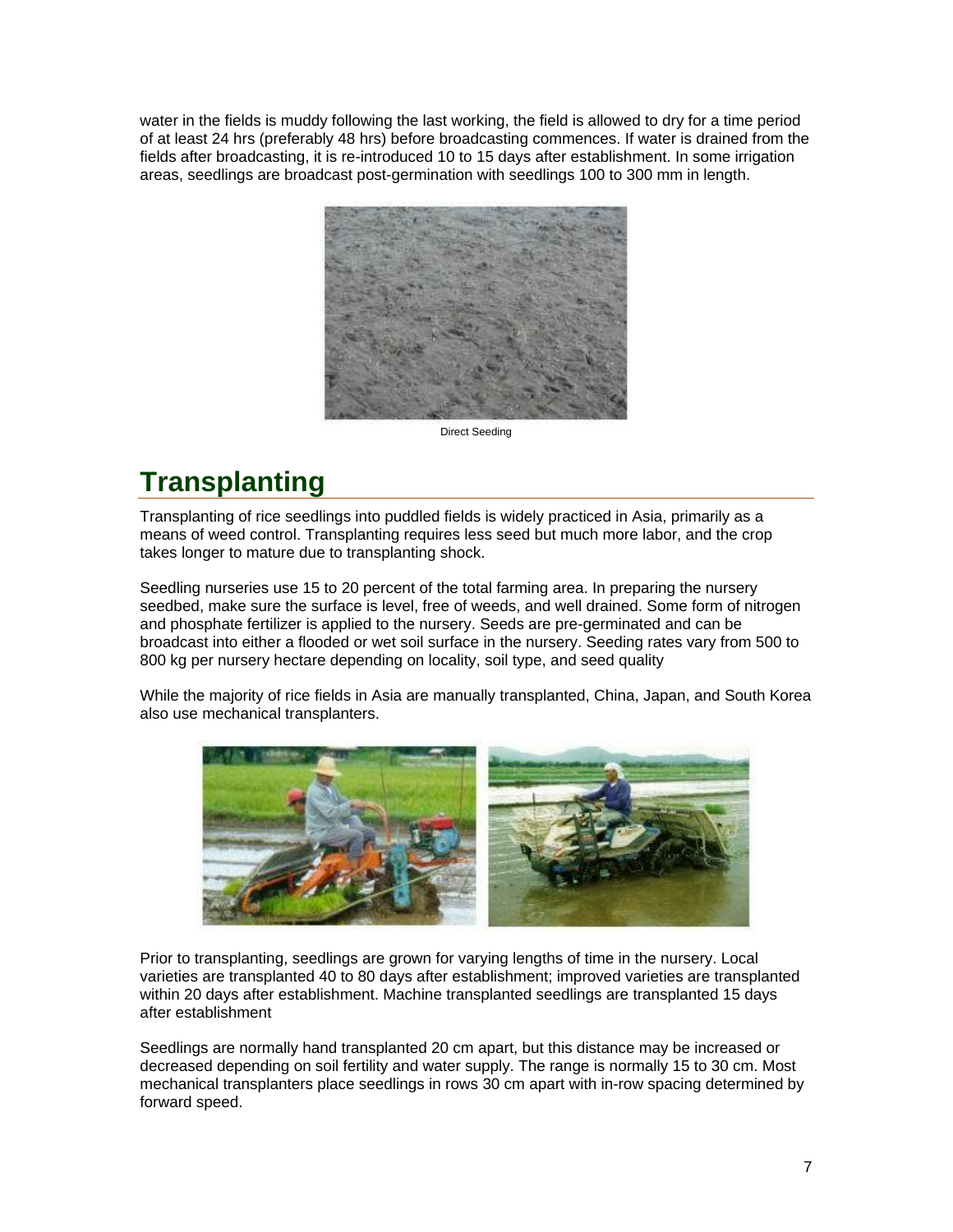

Hand transplanted Machine transplanted

In some sandy soils, transplanting is undertaken within hours of final harrowing else the soil becomes too hard to manually implant the seedling. In areas where there has been insufficient rain, transplanting may also be undertaken in non-flooded soil by using a stick to create the hole to implant the seedling. In some localities, transplanting is delayed for two to three days after the final working because the soil is too weak to support the seedling. Pulling and transplanting of seedlings is very labor intensive. Depending on soil type, one hectare of rice requires 30 to 40 person days to establish.



Seedlings for Hand Transplanting **Hand Transplanting** Hand Transplanting



Seedlings for Machine Transplanter Mechanical Transplanter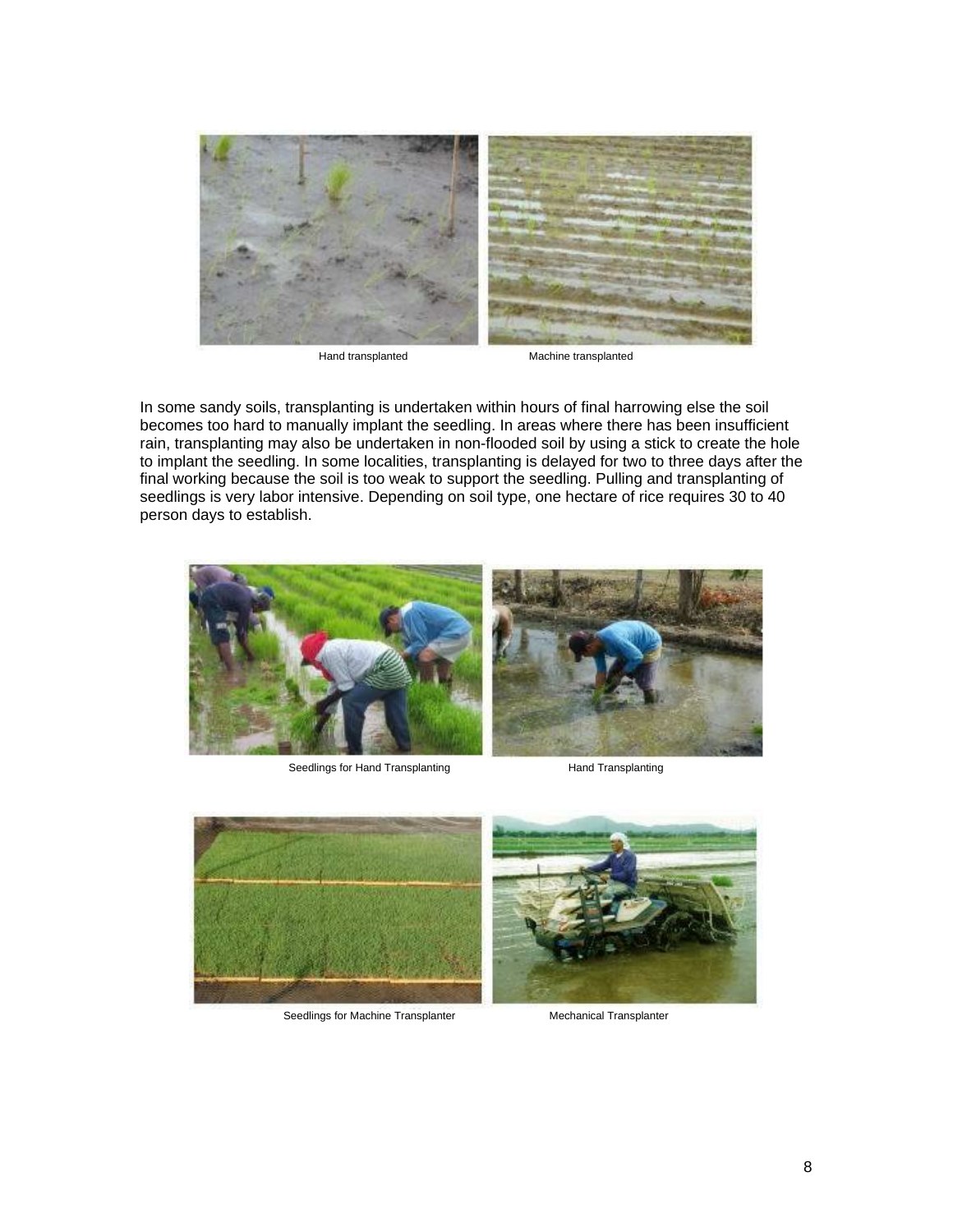# <span id="page-8-0"></span>**Planting machines**

Many different types of planters are used to direct seed rice.

#### Dry seeder

In Australia and the United States, seed is often placed by a seeder into both dry and moist soil and then irrigated. In Asia, mechanical planting of dry seed is seldom practised. In other countries, rice seed is planted into well-prepared seedbeds using traditional seed drills.



Seed Drill

Seed drills have many different types of furrow openers, which are designed for different soil types and crop residues (Table 1). A smooth, level seedbed is necessary to ensure that seeds are not planted at depths greater than 10 to 15 mm. Covering harrows are drawn behind the combine. Sowing is at the correct depth is when five to ten percent of the seed is visible on the surface after sowing.

A good plant stand has 35 to 40 plants established per meter of drill row after permanent water is applied to the field. A benefit of drill seeding is that fertilizer can be applied at the same time as the seed. Manual weeding is much easier in machine-drilled crops than in broadcast crops.

| <b>Furrow opener</b>                   | <b>Remarks</b>                                                                                                      |
|----------------------------------------|---------------------------------------------------------------------------------------------------------------------|
| Rotating<br>Double disk<br>Single disk | Suitable for high residue conditions.<br>Better penetration in hard soils but wider<br>variation in seed placement. |
| <b>Fixed-type</b><br><b>Chisel</b>     | Narrow furrow. Good for deep sowing and in<br>friable soils.                                                        |
| <b>Hoe</b>                             | Good for stony, harder soil conditions and for<br>deep placement.                                                   |
| Inverted 'T'                           | Use for reduced till in free flowing soils.<br>Can leave open furrow in wet soils.                                  |
| <b>Runner</b>                          | For shallow depths in loamy non-smearing soils.                                                                     |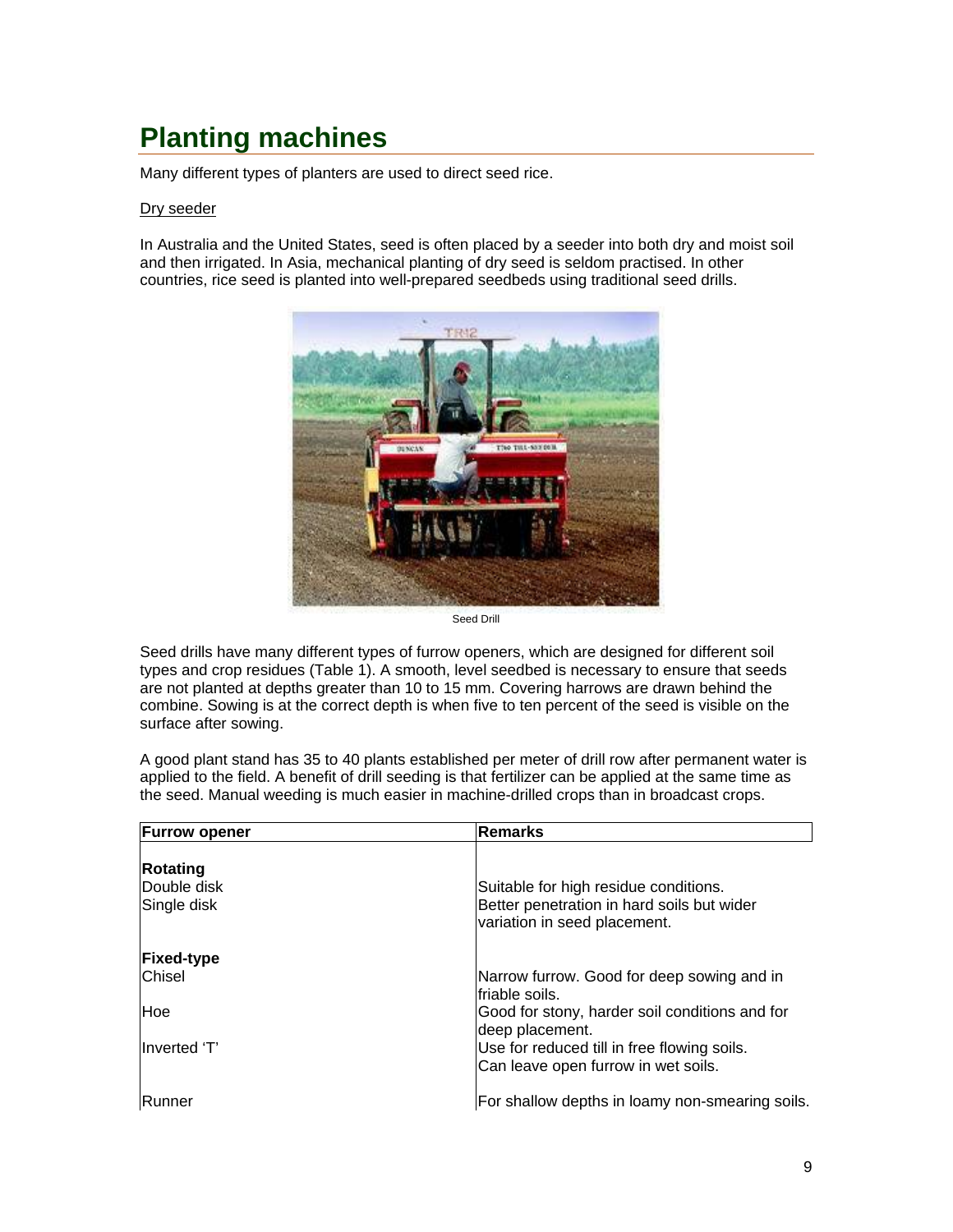| <b>Shoe</b>                                                             | For placing seed and fertilizer in separate   |  |  |
|-------------------------------------------------------------------------|-----------------------------------------------|--|--|
|                                                                         | lbands.                                       |  |  |
| Shovel                                                                  | Deep placement causing much soil disturbance. |  |  |
| Toble 1. Cuitability of furrow anonara in different working conditions. |                                               |  |  |

**Table 1. Suitability of furrow openers in different working conditions**

#### Drum seeder

The manually operated drum seeder is used for some wet seeding in eastern Asia. The drum seeder operates best on a seedbed that is very level, smooth and wet. The drum seeder is very heavy to pull and can leave gaps and multiple seedlings in the planted row. Uneven seeding occurs: many seeds are dropped when the operator stops, and then no seeds are dropped until the seeder has moved forward for a small distance. Uneven seeding leads to a very uneven plant stand and follow up transplanting may be required.



Drum Seeder

#### **Transplanter**

In Asia, a number of different transplanters are successfully used to establish rice. Machines are manufactured in China, Japan, Korea and Taiwan with varying levels of complexity. Machines range in size from a two-row, walk-behind models to eight-row, ride-on models.



For seedling production, mechanized transplanting requires techniques that are different from hand transplanting. Seedlings are often grown on a thin layer of soil in 30 cm x 60 cm trays. In some instances, seedlings are grown on larger areas and then cut into rectangular strips ( mats of seedlings) that fit into the planting trays of the transplanter. Seedlings can be planted out 10 to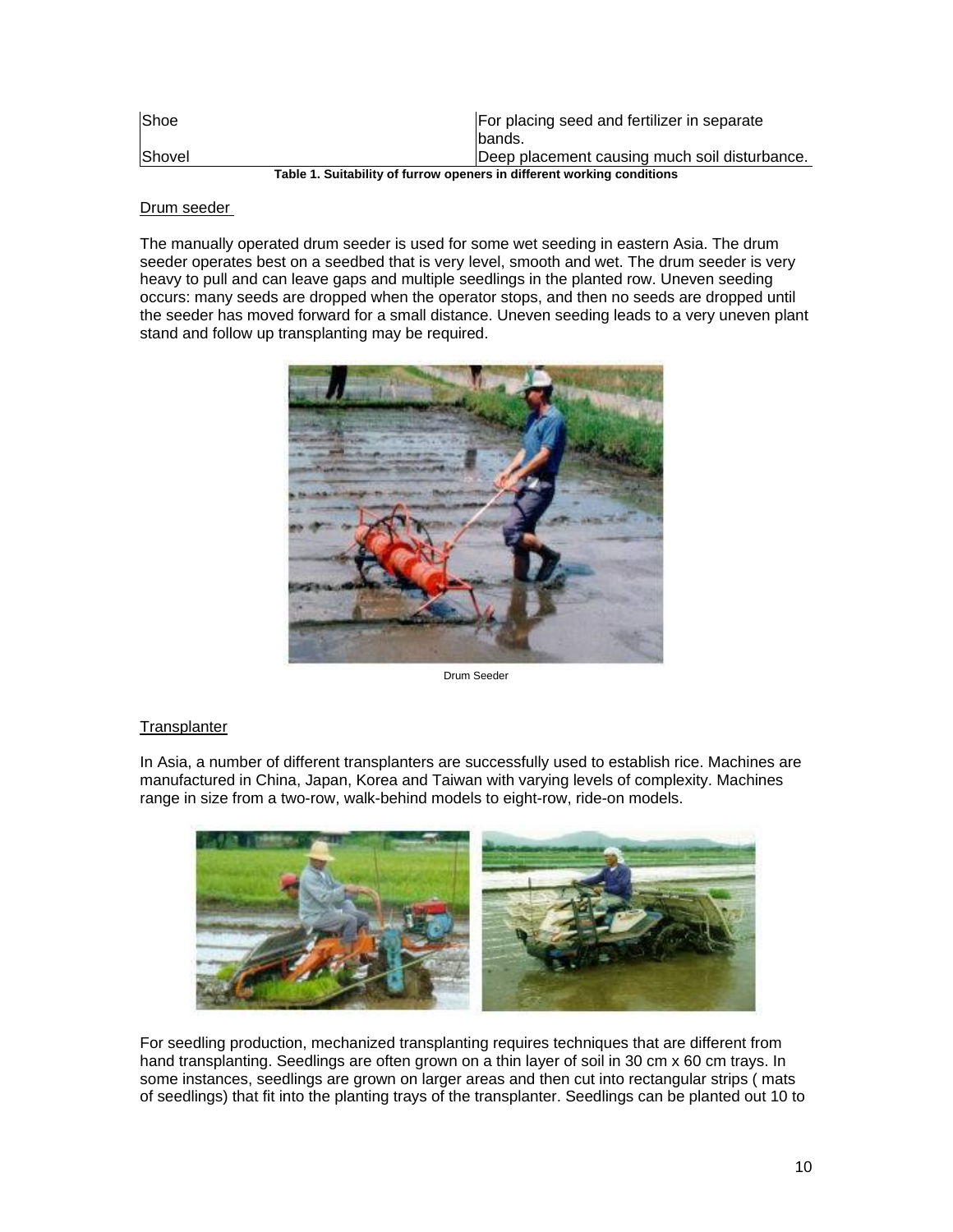<span id="page-10-0"></span>15 days after establishment.



Land must be well prepared for machine transplanting. The soil needs to be level and have sufficient bearing strength to carry the machine and support the planted seedlings. Fields may need to be drained one or two days longer than they are for hand transplanting.

# **Seeding rates and plant populations**

Seeding rate and desired plant population depend on several factors: the rice ecosystem, planting technique, planting depth, seed quality and seed variety.

Total number of panicles required per unit area can vary, depending on soil type and water regime. For most situations, tillers and panicles are thought of as similar although not all tillers produce panicles. For wet season crops, 300 to 400 panicles per m2 are desired; in the dry season density increases to 500 to 600 panicles per m2. In more fertile soils and for irrigated and dry season crops, plant populations should be increased.



Rice Panicles

Each plant develops three to seven tillers. The number of tillers will vary according to nutrient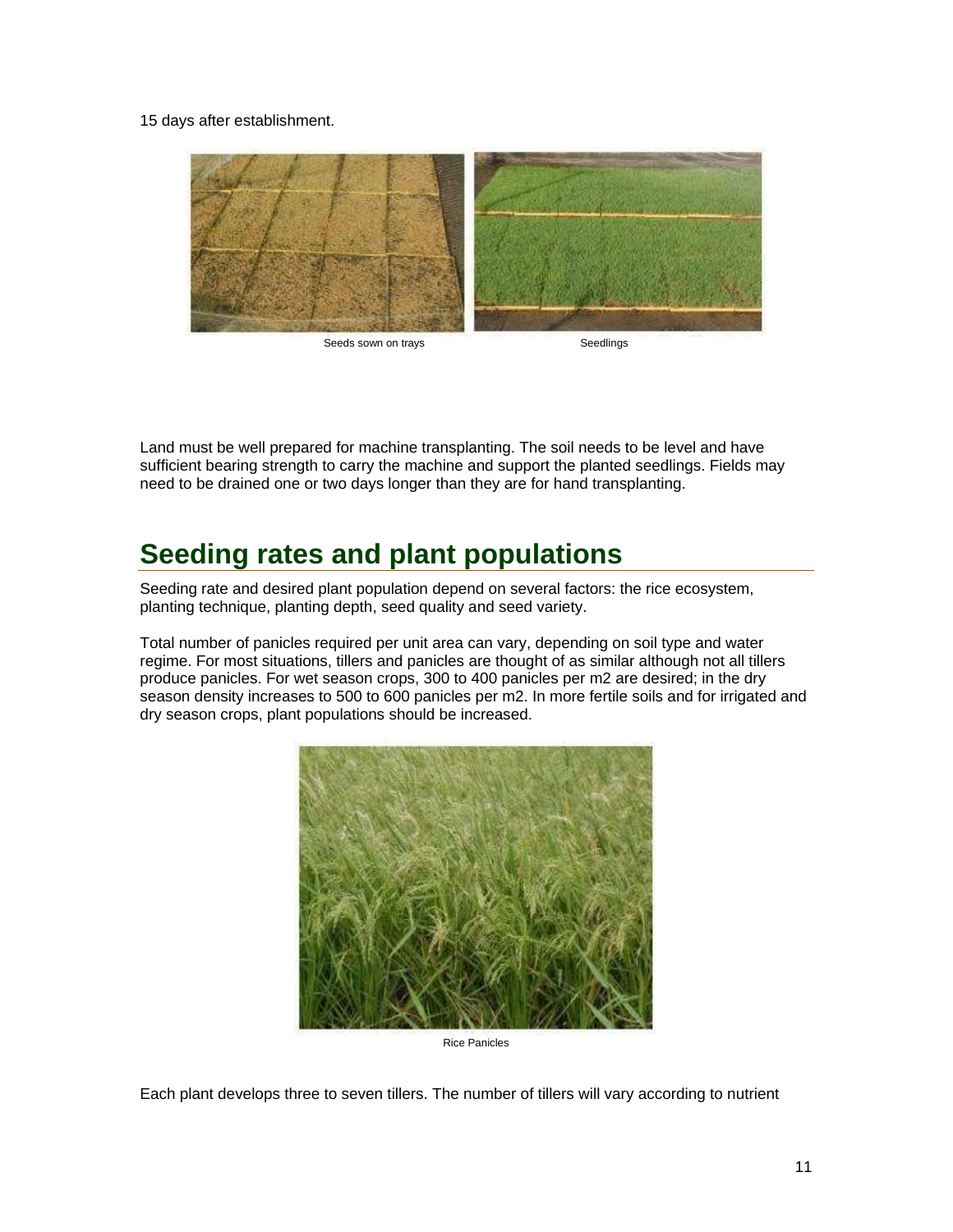<span id="page-11-0"></span>status, variety and planting rate (higher seeding rates normally give fewer tillers). Transplanted crops generally produce more tillers than direct seeded crops, and dry season crops often produce more tillers than wet season crops.

Plant establishment rates for broadcast crops are less than for transplanted crops. When planted in nurseries, 60 percent of the seeds will establish. This will reduce to 50 percent when broadcast directly into the fields. Planting rate ranges from 80 to 250 kg ha-1 for broadcast crops and 500 to 800 kg per nursery hectare for transplanted crops.

Number of seedlings transplanted per hill depends on three factors: country, quality of seed, and price of seed. Hybrid seed, which is more costly, is often transplanted as one seedling per hill while some local varieties are planted with 5 to 6 seedlings in each hill. Most countries plant two to three seedlings per hill.



One plant per hill 5 to 6 plants per hill

Depth of planting affects both crop establishment and lodging potential. Broadcast crops tend to lodge more because with the seed germinating at the surface, the crown of the plant is at or above ground level. Care must be taken with seed placement as rice seeds have difficulty establishing if placed too deep in the soil. The following table shows that seeding and water depth greatly influence percent emergence.

| Seeding<br>depth (mm) depth (mm) | Water | Germ'n (%) Seeding | depth (mm) depth (mm) | Water | Germ'n (%) Seeding | depth (mm) depth (mm) | Water | Germ'n (%) |
|----------------------------------|-------|--------------------|-----------------------|-------|--------------------|-----------------------|-------|------------|
|                                  |       | 195                |                       |       | 80                 | 25                    |       | '40        |
| lO                               |       | 90                 |                       | 13    | <b>60</b>          | 25                    |       | 35         |
| lO                               | 25    | 92                 |                       | 25    | 60                 | 25                    |       |            |
| lO                               | 38    | 90                 |                       | 38    | 60                 | 25                    | 38    | 20         |

## **Germination test**

A germination test is often the only test a farmer can conduct on his seed before planting. Monitoring the time taken to germinate will also give an indication of vigor. This procedure is very easy, inexpensive and portable.

#### **Sampling**

To obtain a random sample for testing it is always best to take samples from different parts of the bag or container. If the grain to be tested is from a seed lot that contains more than one bag, samples must be taken from several bags. A good rule of thumb for determining how many bags to sample is to take samples from a number of bags that represents the square root of the lot size. For example if the lot contains nine bags, then sample at least three bags. If the lot contains 100 bags, then sample at least 10 bags.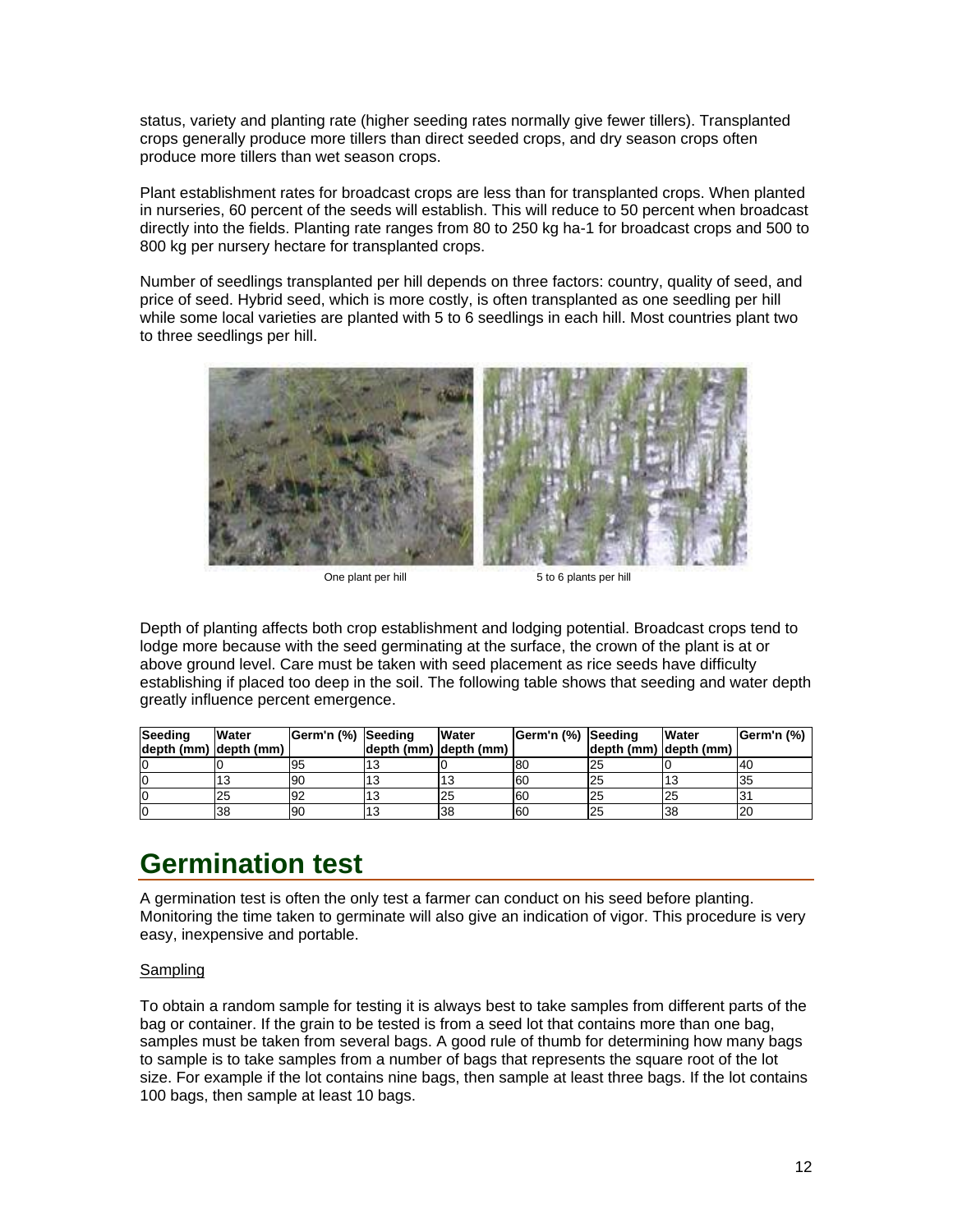#### <span id="page-12-0"></span>Equipment

To conduct this test you will need the following:

- Waterproof tray. A flat-sided water bottle, cut in half lengthwise, makes a good tray.
- Water absorbent material. Tissues or cotton wool are ideal.
- One hundred seeds.
- Water supply.

#### Procedure

- 1. Place water absorbent material inside waterproof tray.
- 2. Take random sample from each seed lot and mix in a container.
- 3. Take at least three seed samples from the mixed grain.
- 4. Count out 100 seeds from each sample and place on absorbent paper inside the tray.
- 5. Carefully saturate absorbent material.
- 6. Each day check that absorbent materials remain moist and record number of germinated seeds. Do this for 10 days.
- 7. Compute germination test for five days and ten days
- 8. Rate of germination is an indicator of vigor. Rapid seed germination increases the chance that seed will establish in the field.

#### Calculating germination rate

Germination rate is the average number of seeds that germinate over the five-day and 10-day time period.

Germination  $(\%) =$  Number seeds germinated  $\times 100$ Number seeds on tray

 $x 100 = 86 \%$ 

Example

If 86 seeds germinated in a tray of 100 seeds

| Germination $(\%) =$ | 86  |
|----------------------|-----|
|                      | 100 |

### **Plant establishment test**

The number of plants established in the field relative to number sown is the final analysis of success of the planting operation. When determining desired plant populations, farmers inadvertently make allowances for seed quality, soil conditions, seed application techniques, and pests. The procedure to measure establishment rate is very easy, inexpensive and requires little equipment.

#### **Sampling**

Sites within the field must be selected at random and be representative of the whole field. This can be done by

- following a predetermined pattern using transects across the field and sampling at a preset distance along each transect, or
- randomly throwing a quadrant or marker into different parts of the field.

A transect that is N-shaped or W-shaped and starts at one corner of the field is best. Number of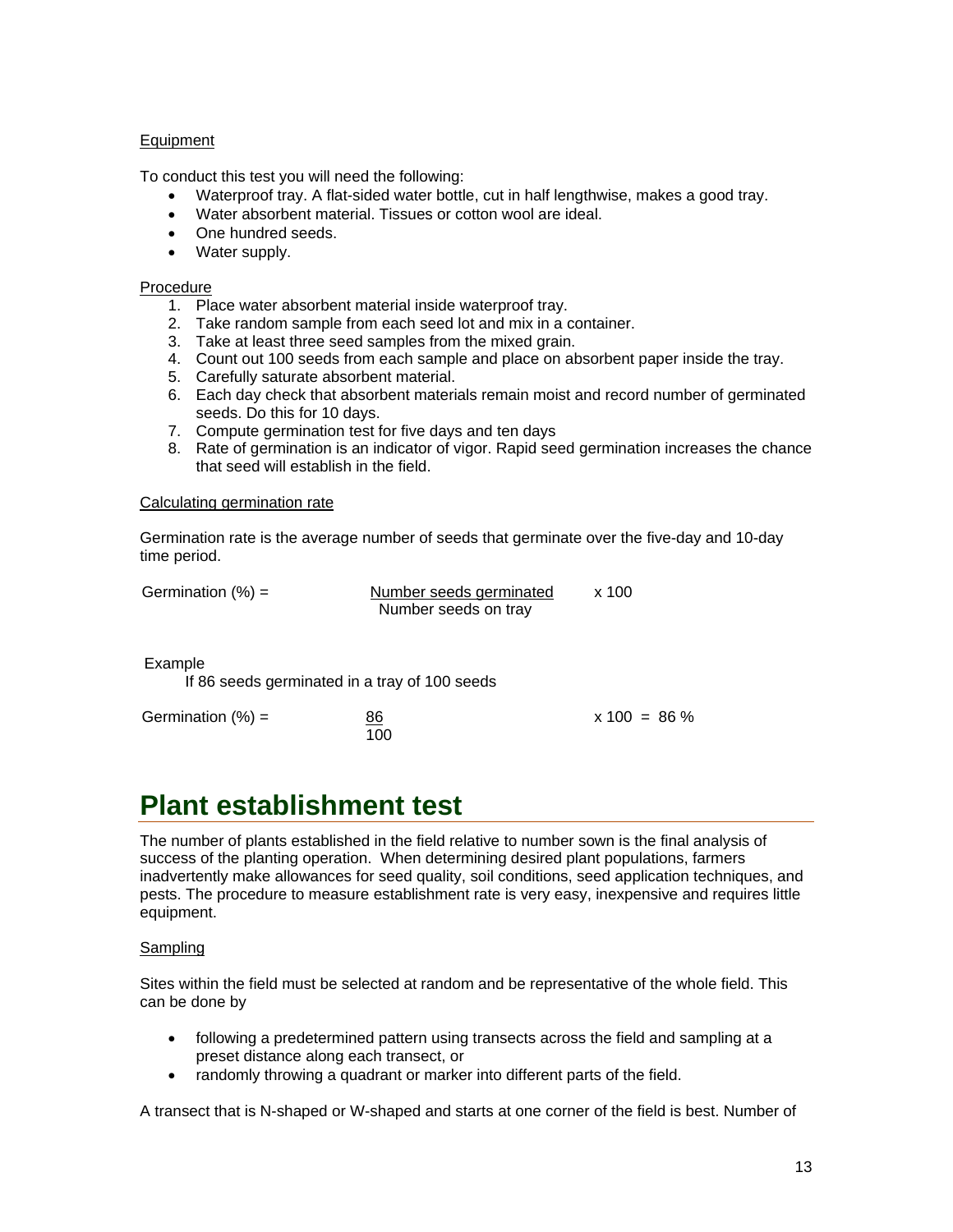<span id="page-13-0"></span>samples taken in each field depends on field size and variability in plant stand. A minimum of ten sites should be sampled in each field; number of sites sampled should be increased for larger fields, especially if large variations in plant numbers are recorded. Avoid selecting sites where plant numbers are known to be either high or low.

#### Equipment

To conduct this test you will need the following:

- A quadrant. Minimum size 50 cm x 50 cm, but 1 m x 1 m is preferred.
- Recording material. Pencil is preferred to ink pen.

#### Procedure

- 1. Determine sampling techniques. Either transect or throwing quadrant or marker.
- 2. Place quadrant at selected site. When using distance measurements it is best to place the quadrant corner in line with some part of your foot. The same positioning should be used each time.
- 3. Count and record the number of seedlings. Be careful not to count tillers or other grass species.
- 4. Add up the number of plants recorded for all the quadrants counted in each field and divide by the total quadrant area.

#### Calculate establishment rate

Establishment rate is the average number of seeds that are established in the field after planting.

| Establishment rate $=$                      |            | Number plants<br>Area $(m2)$ |                 |
|---------------------------------------------|------------|------------------------------|-----------------|
| Example<br>786 seeds established per 2.5 m2 |            |                              |                 |
| Establishment rate $=$                      | 786<br>2.5 |                              | = 314 per $m^2$ |

This can be expressed as an establishment percentage if the 1000 seed weight and the planting rate in kg per ha are known. Depending on variety, each kilogram of seed will contain between 40 to 50,000 seeds. Therefore each 100 seedlings established per square meter represents 2.0 to 2.5 kg of seed per ha.

In the above example, 314 seedlings per m2 represent 7 kg per ha of seed.

### **Calibrating seeding rate - Hand broadcasting**

Establishment of the correct plant population which is evenly distributed in the field or nursery, is critical to minimize cost of planting and to maximize crop yields. To attain these goals, farmers must convert a planting rate in kg per ha to an equivalent weight of seed for a given area and then apply that seed evenly across the field.

#### Procedure

To help broadcast the seed evenly, markers should be placed at either end of the field to guide the applicator. Maximum width of throw or distance between markers should be no greater than five meters.

To determine weight of seed required per sector,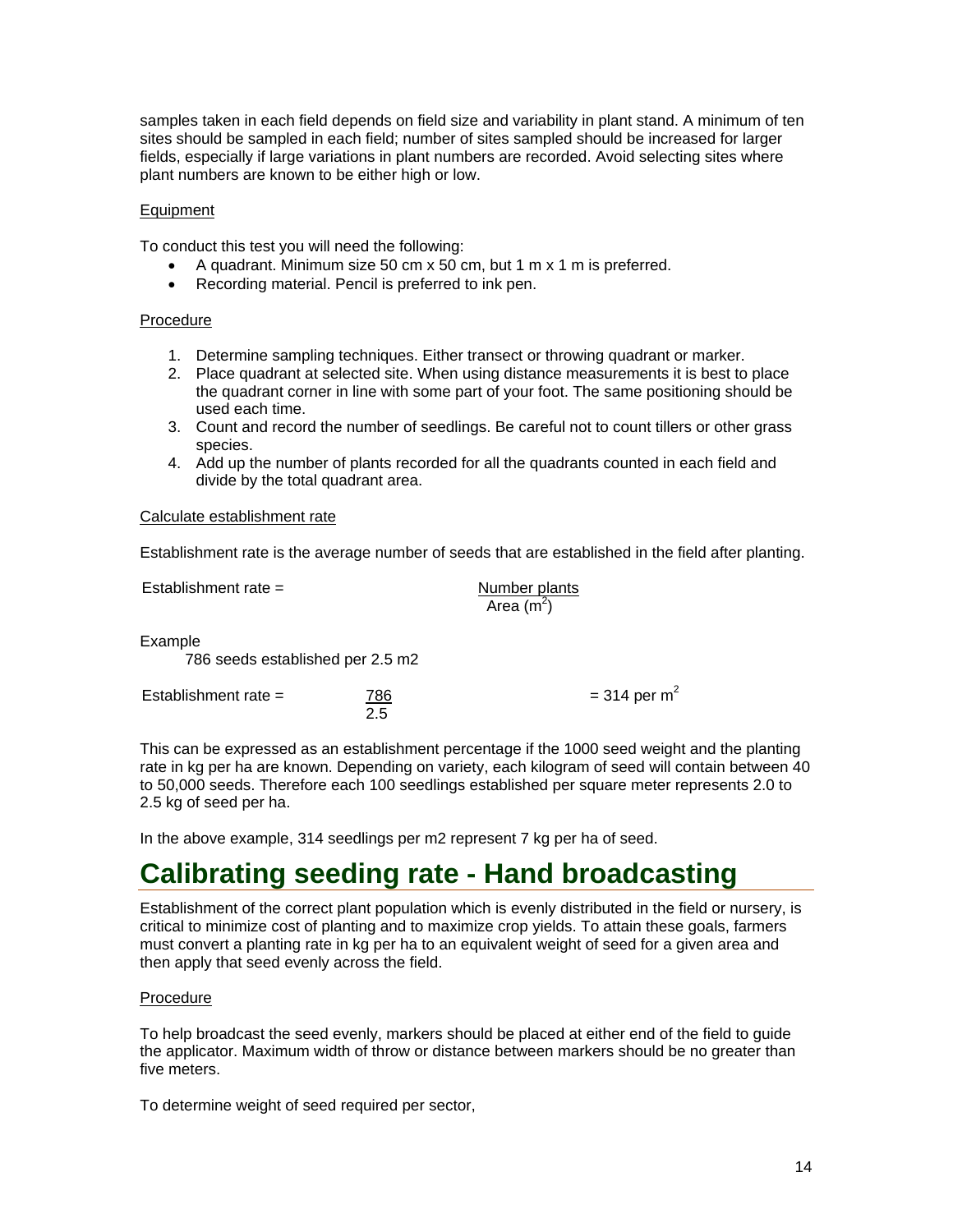- <span id="page-14-0"></span>• Measure width and length of area to be sown in each pass.
- Calculate area as a decimal of one hectare.
- Multiply desired planting rate per hectare by area

#### Example

Therefore,

| Dimensions    | $= 100$ m long, 5 m wide                                                                                    |
|---------------|-------------------------------------------------------------------------------------------------------------|
| Planting rate | $= 80$ kg per ha                                                                                            |
| Therefore,    | $= 10000/100/5$ ha                                                                                          |
| Area          | $= 0.2$ ha                                                                                                  |
| Seed required | $=$ planting rate (kg per ha) x area (ha)<br>$= 80 \times 0.2$<br>= 16 kg per section (500 m <sup>2</sup> ) |

## **Calibrating a direct seeder**

Establishment of the correct plant population is critical to minimize cost of planting and to maximize crop yields. To attain these goals, farmers must calibrate a planting machine. Farmers can use many techniques. The basic requirement is the weight of seed collected for a given area.

#### Procedure

- 1. Determine required planting rate and set machine settings on that rate.
- 2. Measure width of machine (W).
- 3. Determine distance traveled for 50 revolutions of metering drive wheel of the seeder. This is best done on the surface to be planted by driving the planter across the seedbed for 50 revolutions of metering drive wheel and then measuring distance covered (D).
- 4. Place seed in seed bin.
- 5. Either in static position with drive wheel above the ground turn drive wheel 50 turns and collect seed from at least five outlets, or drive planter across seedbed for 50 revs of meter wheel and collect seed from at least five outlets (T)
- 6. Weigh seed in grams (A).
- 7. Calculate seeding rate.

Seeding rate (S) (kg per ha) =  $\overline{A \times T \times 10,000}$ 

Seeding rate (S) (kg per ha) =

\n
$$
\begin{array}{rcl}\n\text{A} \times \text{T} \times \text{10,000} \\
\text{N} \times \text{D} \times \text{W}\n\end{array}
$$

**Where** S = Seeding rate  $A =$  seed from five tubes  $T =$  total no of tubes on machine  $N = no$  of collection tubes  $D =$  distance in 50 revs meter drive wheel  $W =$  width machine

#### Example

1500 gm seed was collected from five seed tubes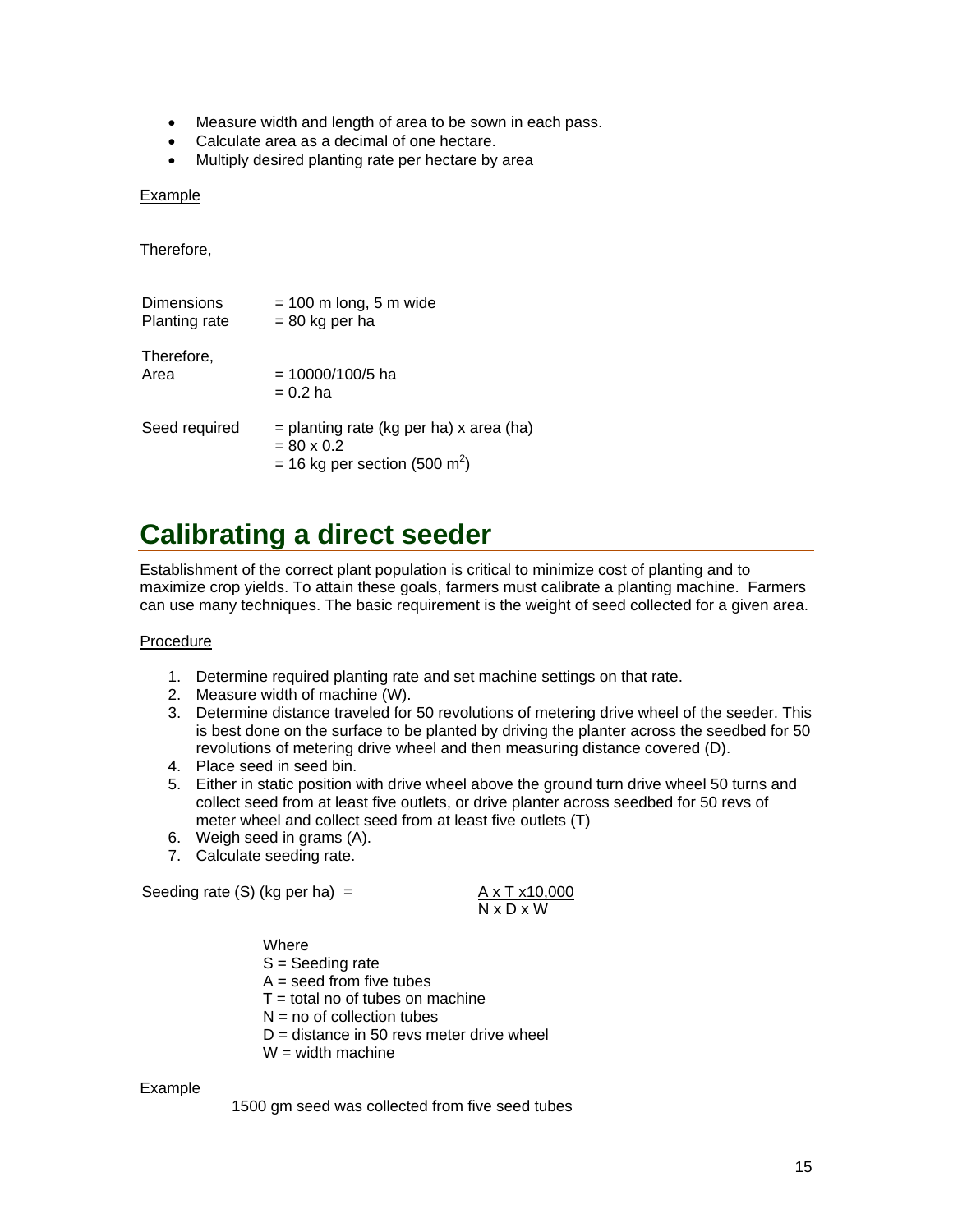20 seed tubes on machine 50 revs of meter wheel measured 25 meters in distance Machine is four meters wide.

<span id="page-15-0"></span>Therefore,

Seeding rate (S) (kg per ha) =  $1500 \times 5 \times 10$  = 15 kg per ha 50 x 25 x 4

# **Pre-germinating seed**

Pre-germinating the seed increases rate and percentage of seedlings established. Pregerminating, or soaking of seeds, reduces the time required for seeds to uptake sufficient moisture to initiate the germination process. Seeds are normally pre-germinated when directly sown into wet puddled seedbeds or standing water.

Procedure

- 1. Submerge the bag of seed in water for 24 hours or until small shoots appear at end of seed. In some cases this may take 36 hours.
- 2. Dry the seed in bag for 24 hours.
- 3. When drying seed make sure it is kept in the shade and air is allowed to circulate around bags. If bag temperatures exceed 42 degrees Celsius, then some seed will be damaged or sterilized.
- 4. Broadcast the seed before roots exceed 5 mm in length.
- 5. When calculating the planting rate, make allowance for expansion in seed volume. Depending on variety, the seed may increase by 10 to 30 percent of its original weight.

## **Field Exercise 1. Plant establishment studies**

There are many different ways to establish rice crops. The method selected will depend on soil type, type of land preparation, water availability, time of year and local customs. This exercise is designed to study rice plant establishment from seed germination potential to plant establishment in the field. It does not involve transplanting although transplanted crops are established in nurseries using any one of these techniques.

Necessary techniques include the following: germination test, plant establishment test, seed cleaning, and calibration.

Planting systems that will be compared are as follows:

- Dry seeding (broadcast) and then irrigating
- Dry seeding (broadcast) into water
- Primed seed (overnight soaking)
- Pre-germinated seed onto wet surface (nursery establishment)
- Pre-germinated seed into standing water
- Machine-seeded and irrigated (demonstrated in exercise for whole group)

Requirements to complete this exercise are as follows:

- 1. Grade the seeds.
- 2. Undertake germination test.
- 3. Determine seed required to plant plots at 100 kg per ha equivalent.
- 4. Pre-germinate the required amount of seed.
- 5. Measure plots and determine amount of seed to be broadcast into each plot.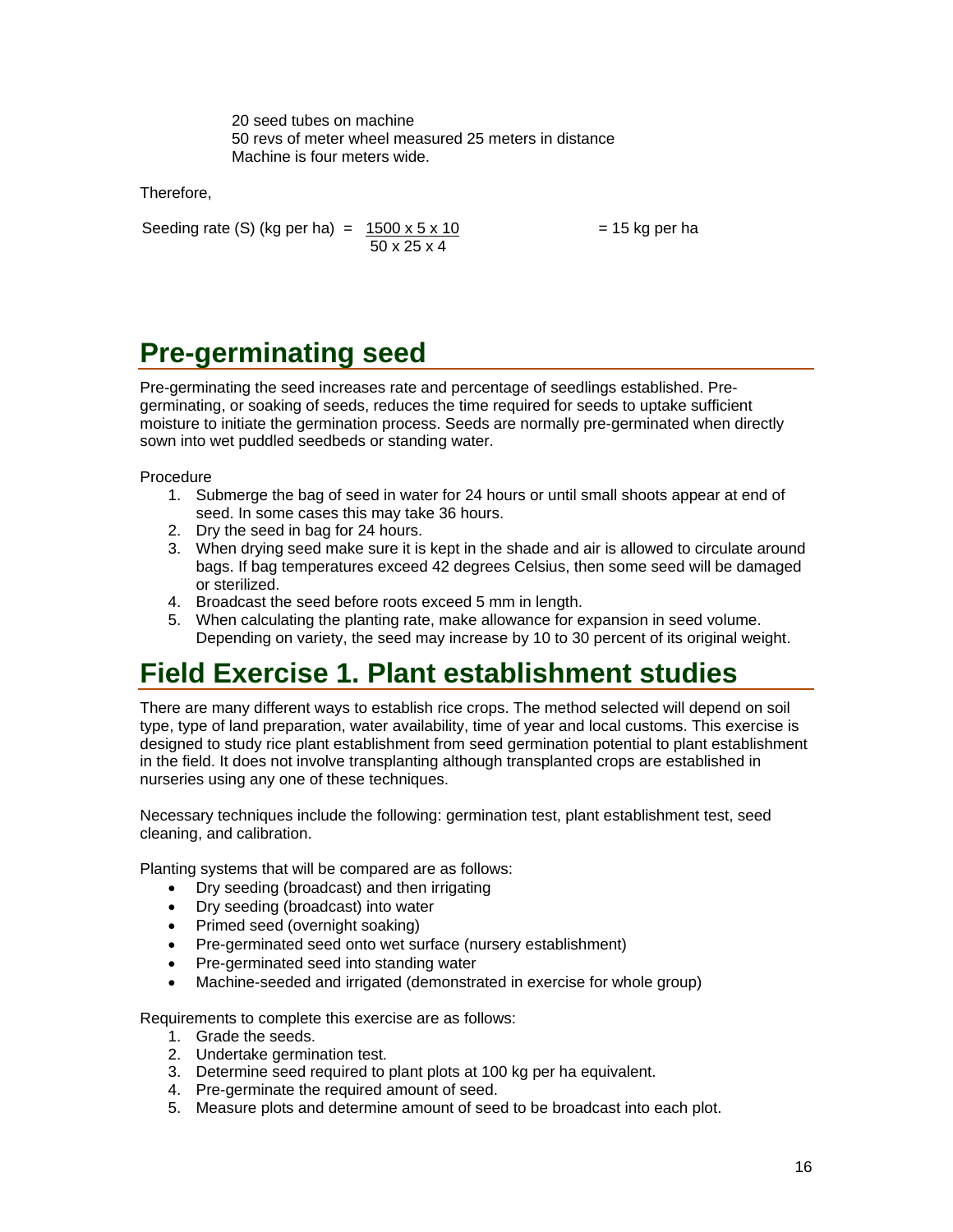- <span id="page-16-0"></span>6. Broadcast seed into plots and irrigate where necessary.
- 7. Monitor rate of establishment.

#### **Outcomes**

- 1. Calculate number of seeds in one kg of seed.
- 2. Calculate percent of light seeds in the bag sample.
- 3. Calculate change in weight by pre-germinating seed for 24 hrs.
- 4. Plot rate of establishment for each technique for four days, six days, and eight days.
- 5. Determine most appropriate technique or system for your environment.

## **Field Exercise 2. Planting equipment**

- 1. Observe different planters and systems. Note the seed metering system, delivery tubes, furrow openers, and furrow closers.
- 2. Discuss advantages and disadvantages of using different planting equipment. Note suitability for different seeds, application of fertilizer, soil conditions, and weeding ability.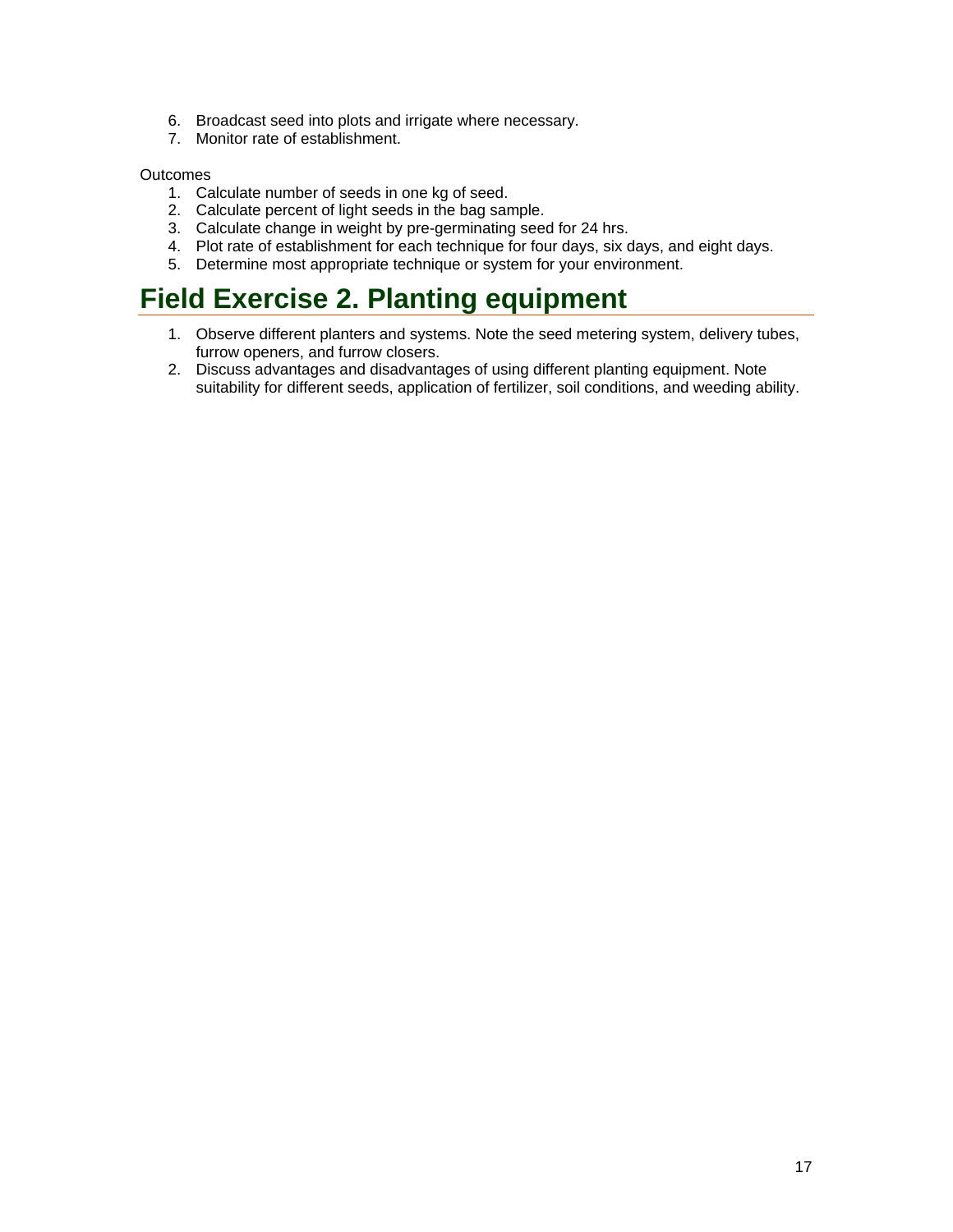# **Index**

|      | 1                         |  |
|------|---------------------------|--|
|      |                           |  |
|      | $\mathbf{2}$              |  |
|      |                           |  |
| 24   |                           |  |
|      |                           |  |
|      |                           |  |
|      | 5                         |  |
| 50   |                           |  |
|      |                           |  |
|      |                           |  |
| 500  |                           |  |
|      |                           |  |
|      | A                         |  |
|      |                           |  |
|      |                           |  |
|      |                           |  |
|      |                           |  |
|      |                           |  |
|      |                           |  |
|      | B                         |  |
|      |                           |  |
|      |                           |  |
|      | $\mathbf C$               |  |
|      |                           |  |
|      |                           |  |
|      |                           |  |
|      |                           |  |
|      |                           |  |
|      |                           |  |
|      | D                         |  |
| D 15 |                           |  |
|      |                           |  |
|      |                           |  |
|      | <b>Direct Seeded Crop</b> |  |
|      |                           |  |
|      |                           |  |
|      |                           |  |
|      | Е                         |  |
|      |                           |  |
|      |                           |  |

### $\bar{\mathsf{F}}$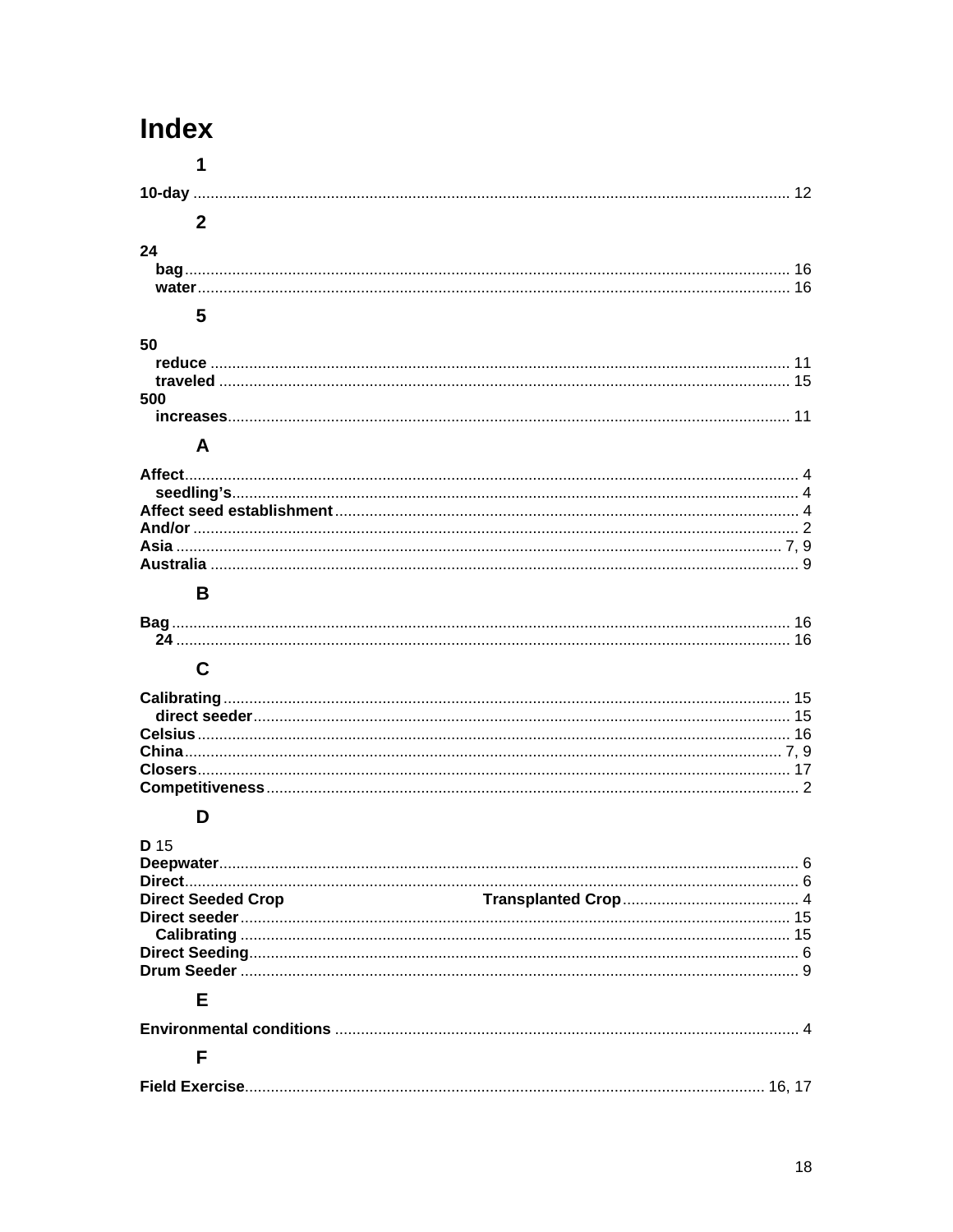### ${\bf G}$

| н                           |  |
|-----------------------------|--|
|                             |  |
|                             |  |
| <b>Hand Transplanting</b>   |  |
|                             |  |
|                             |  |
|                             |  |
|                             |  |
|                             |  |
|                             |  |
|                             |  |
|                             |  |
| J                           |  |
|                             |  |
|                             |  |
| K                           |  |
|                             |  |
|                             |  |
| м                           |  |
| M 13, 14                    |  |
|                             |  |
|                             |  |
|                             |  |
| <b>Machine Transplanter</b> |  |
|                             |  |
|                             |  |
| N                           |  |
| N 15                        |  |
|                             |  |
|                             |  |
| P                           |  |
|                             |  |
|                             |  |
|                             |  |
|                             |  |
|                             |  |
|                             |  |
|                             |  |
|                             |  |
|                             |  |
|                             |  |
|                             |  |
|                             |  |
|                             |  |
| R.                          |  |
|                             |  |
|                             |  |
|                             |  |
|                             |  |